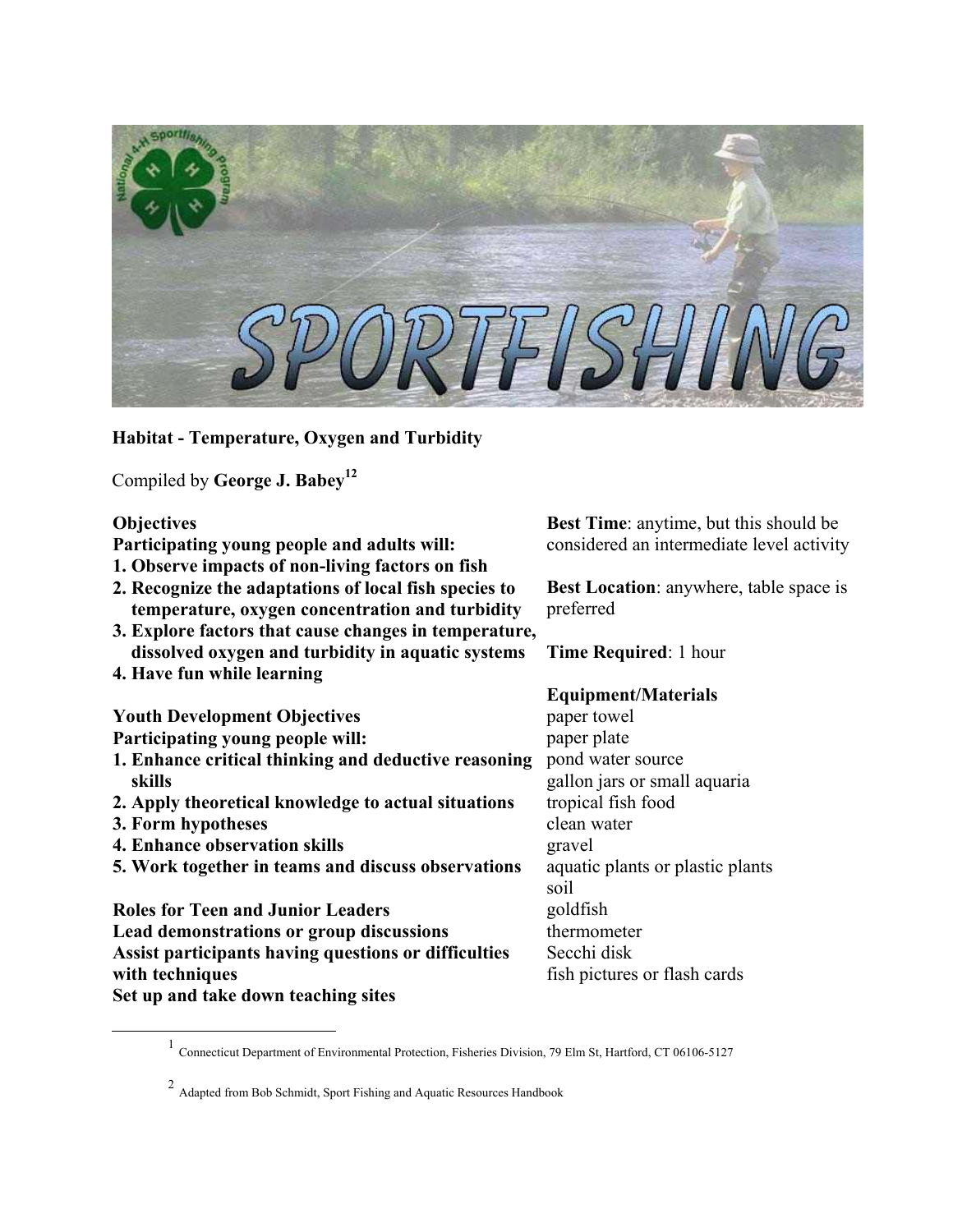**Relate personal experiences to make learning concrete** 

**Potential Parental Involvement See "Roles for Teen and Junior Leaders" above Arrange for or provide teaching locations Arrange for or provide teaching equipment and materials Arrange for or provide transportation Arrange for or provide refreshments** 

**Evaluation Suggestions Observe discovery process among youth during activities Observe interactions within working groups Observe level of inquiry and application of** 

**knowledge Observe application to fishing techniques**

### **Lesson Outline:**

#### **Presentation**

I. Why are non-living factors important? A. Basic to angling success

- 1. Critical to locating fish
- 2. Important to fish activity
- 3. Influence on angling strategies

B. Physical elements related to these factors

- 1. Depth, shape and orientation
- 2. Gradient and inflows
- 3. Weather and climate
- 4. Latitude and elevation

II. Adaptations of fishes to their environment

A. Adapted to specific environments and

- conditions
- 1. Turbidity
- 2. Oxygen concentration
- 3. Water temperature
- 4. Factors often interact

#### **Safety Considerations**

Pond water may contain either infectious micro-organisms or tiny parasites. Normal hygiene, like washing hands before eating and avoiding ingesting pond water should be encouraged, particularly in areas with *Giardia* or similar organisms. No toxic materials are used in these exercises, but a shop apron may help protect clothing where soil and water are being used. For younger kids, using clear plastic jars rather than glass containers may reduce risk of injury and breakage.

### **References**

*Sport Fishing and Aquatic Resources Handbook,* Bob Schmidt, 1991, Kendall/Hunt Publishing, Dubuque, IA pp. 56-60.

### **Application**

**NOTE** that before catching fish, the angler must know how to find them.

**NOTE** that physical characteristics of the body or water may have strong influences on these factors.

**USE** leading questions to help participants **CONCLUDE** that various fish species have differing preferences in the factors being considered.

**NOTE** that these factors are often interrelated. For example, higher temperatures generally produce lower oxygen concentrations and high turbidity tends to increase water temperature.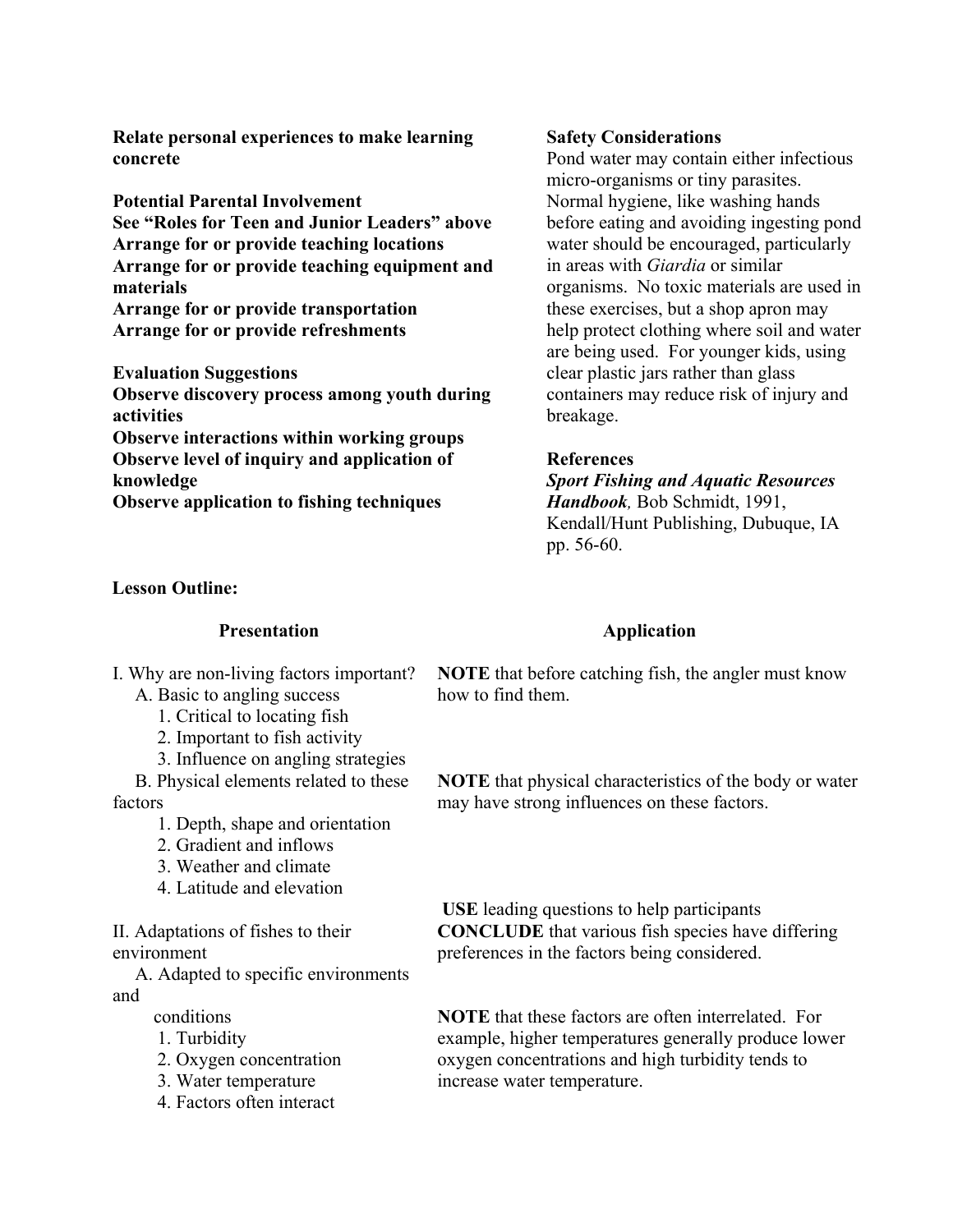B. Turbidity - suspended solids in water

- 1. Silt or other soil particles
	- a. Sources of turbidity from soil
		- 1) Bank erosion 2) Construction
		- 3) Poor farming practices
		- 4) Poor forestry practices
		- 5) Floods, ice scouring
	- b. Impacts of siltation
	- 1) Gill damage
	- 2) Smothering eggs or young
	- 3) Covering spawning areas
	- 4) Reducing cover or changing

### types

5) Reducing diversity of prey

species

- 6) Reducing productivity
- 7) Reducing feeding success
- 2. Suspended algae or plankton a. Sign of high productivity
	- 1) Good primary production
	- 2) Good fish growth
	- b. Excessive blooms damaging
		- 1) Loss of submerged vegetation
		- 2) Potential for fish kills
			- a) Oxygen depletion at night
			- b) Oxygen depletion in deep

# water

C. Oxygen concentrations

1. Source of oxygen in the water

a. Diffusion from the air

b. Mixing through surface turbulence

2. Oxygen production by photosynthesis

 by aquatic plants and phytoplankton

3. Factors reducing oxygen levels

If nearby sites are available, consider using a Secchi disk to **DEMONSTRATE** turbidity.

Have participants **SPECULATE** on sources of suspended soil in lakes or streams, allowing all potential sources. Be careful to **KEEP** human activities in perspective.

Lead youth to **BRAINSTORM** some ways that siltation and suspended soil can damage fish or their habitat.

**NOTE** that living things causing turbidity may indicate a fertile or eutrophic site with excellent growth and production.

**NOTE** that both summer fish kills or lack of oxygen in deep waters can result from excessive blooms of plankton.

Lead participants to **DISCUSS** ways that oxygen concentrations in the water can increase. **NOTE** the major sources may differ with the type of water body involved.

**POUR** water from one container into another. **ASK**  participants what they observed. **NOTE** that the bubbles are the result of air being mixed with the water by surface turbulence.

Have participants **OBSERVE** living water plants (like *Elodea*) in bright sunlight. **NOTE** the tiny bubbles on the leaves are primarily oxygen produced during photosynthesis by the plant. **EXTEND** the concept to include oxygen produced by phytoplankton.

Ask participants to **BRAINSTORM** ways that oxygen can be removed from the water. **NOTE** that all living things consume oxygen as they respire. **ASK** how the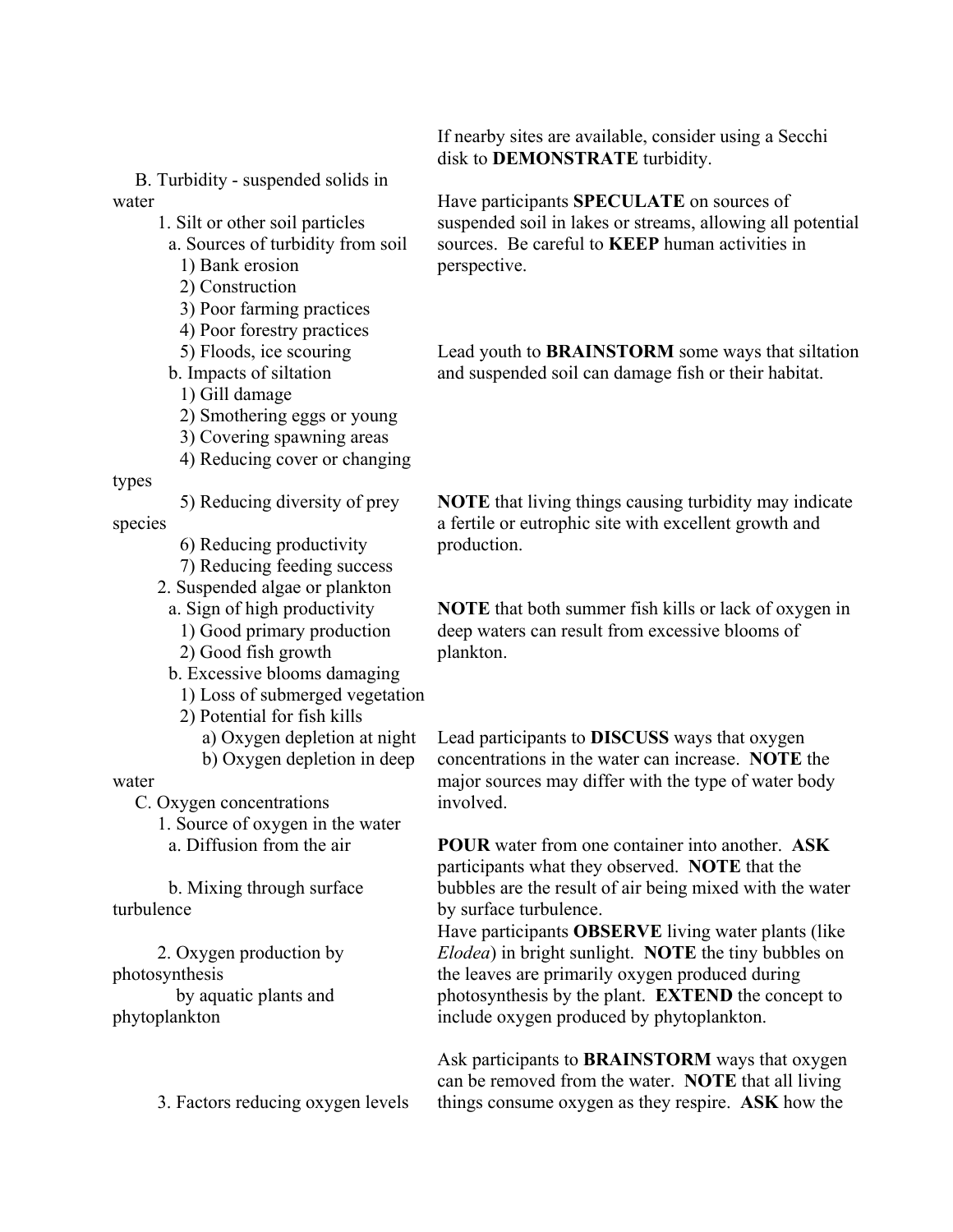a. Respiration of aquatic organisms b. Increased water temperature

c. Decomposition of organic materials

1) Detritus

2) Decaying animals

3) Sewage or other organic effluent

4. Critical factor in fish survival

D. Water temperature

- 1. Fish as "cold-blooded" animals
- a. Body temperature near ambient
- b. Some large species above

water

temperature

2. Temperature preferences a. Cold water fishes

- 
- b. Cool water fishes
- c. Warm water fishes
- d. Tropical fishes

3. Impacts on fish distribution a. Influence on fish distribution

1) Seeking preferred

temperatures

2) Vertical movement in deep water

3) Use of cover or shade

 b. Influence on oxygen concentrations 1) Temperature and oxygen 2) Turbulence and oxygen c. Influence on activity and vigor 1) Peak activity and growth near preferred or optimum

temperatures

2) Less active somewhat above

process of decomposing organic materials could affect oxygen levels. Lead them to **SPECULATE** on some sources of decomposing organic materials, including detritus, animal remains, sewage or other organic effluents.

Help participants **GENERALIZE** about types of fishes and their oxygen needs and preferences. **USE** their habitats as a cue to their oxygen requirements.

**ASK** participants whether fishes are "cold-blooded" or "warm-blooded" animals. Although some fishes can maintain a body temperature above that of the water in which they are swimming, fishes are poikilothermic or "cold-blooded" animals.

Have participants **PLACE** pictures of fishes into groups by their temperature preferences. **USE** a table of preferred temperatures as a reference after the fishes have been placed. **NOTE** that each fish species is adapted to a range of temperatures and that it is most efficient at or near its preferred temperature.

**ASK** participants what would happen if our body temperatures went up to 110°F or down to 80°F. Lead them to **CONCLUDE** that we would die under those conditions. **EXTEND** that notion to fishes, noting that most fishes must live in water that stays within a certain range of temperatures. If desired, **EXPLORE** the distributions of some selected fishes. **NOTE** that, where possible, fishes will seek out areas with water temperatures or oxygen concentrations in their preferred range.

**NOTE** that oxygen concentration drops with increasing temperature and increases with turbulence.

**ASK** participants how they feel when the weather is very hot and muggy or extremely cold. **NOTE** that fishes tend to be most active and grow best near their preferred temperatures and less so as the temperatures move away from their optima. Some fishes become very inactive when temperatures vary greatly from their optima, and death may result if the temperatures change too quickly or exceed their tolerance levels. **CONSIDER** using examples specific to your area.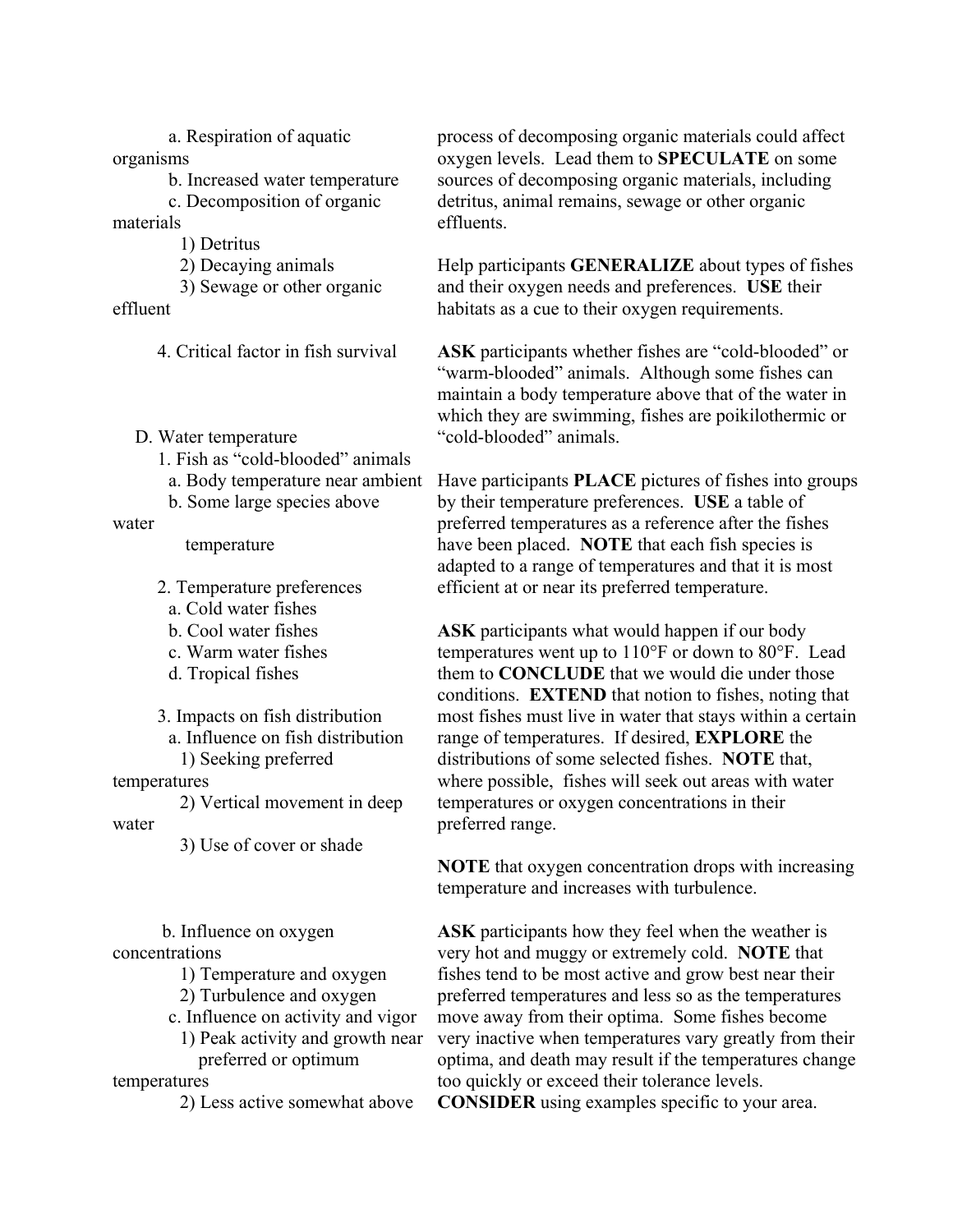below preferred temperatures 3) Inactive well above or well

#### below

tolerance

preferred temperatures

- 4) Death may result at extremes a) Temperatures beyond
	-

b) Changes too rapid

III. Influence of living factors

A. Overhead cover and shade

1. Influence on water temperatures

a. Reduced solar radiation

b. Cover reduces heat loss to atmosphere

- c. Slower warming and cooling
- 2. Influence on runoff
	- a. Retards runoff
	- b. Increases infiltration into soil
	- c. Reduces siltation

3. Food source in upland streams

a. Detritus-based communities

b. Land productivity for aquatic animals

1) Food falling into streams

2) Detritus supporting

invertebrate life

4. Importance of protecting riparian zones

B. Wetlands

1. Where land and water

intermingle

a. Seasonal wetlands

b. Tidal wetlands

c. Permanent wetlands

2. Food production for aquatic

systems

a. Rich in nutrients

b. Capture and consume nutrients

c. Rich "soup" for juvenile

animals

1) Invertebrates

2) Fishes - spawning and nursery areas

**NOTE** that overhead cover and streamside or shoreline vegetation shade shallow waters, slowing heat exchange by sunlight. **ASK** if the overhead cover would act as a "blanket" when temperatures fall at night (*yes*).

Lead participants to **SPECULATE** about the role of ground cover and trees in reducing runoff, increasing water storage in the ground and reducing erosion. **NOTE** that all of these factors have a positive influence on aquatic habitats.

If these types of resources are available near you, ask participants to **REFLECT** on the presence of leaves and other dead land plants in the water. **NOTE** that these waters are often dependent upon land inputs to support the web of life in them.

**NOTE** that wetlands filter, store and clean water on its way into streams, lakes and seas. **EMPHASIZE** that the contribution to water quality, water storage and animal productivity is tremendous by all sorts of wetlands.

**NOTE** that many fishes and invertebrates use wetlands as either spawning or nursery areas for their young. **CHALLENGE** participants to develop a list of wetland creatures important to the angler directly or indirectly.

**DISCUSS** the role of salt marshes and shallow bays as rich feeding grounds for many species of fish. **NOTE** that some species are found inshore only seasonally when temperatures and feeding conditions support them. **USE** local examples if possible.

Lead participants to **CONCLUDE** that the coastal waters change more quickly than deep waters because of sunlight penetration and absorption of sun energy by the sediments. **USE** local examples of seasonal migration

and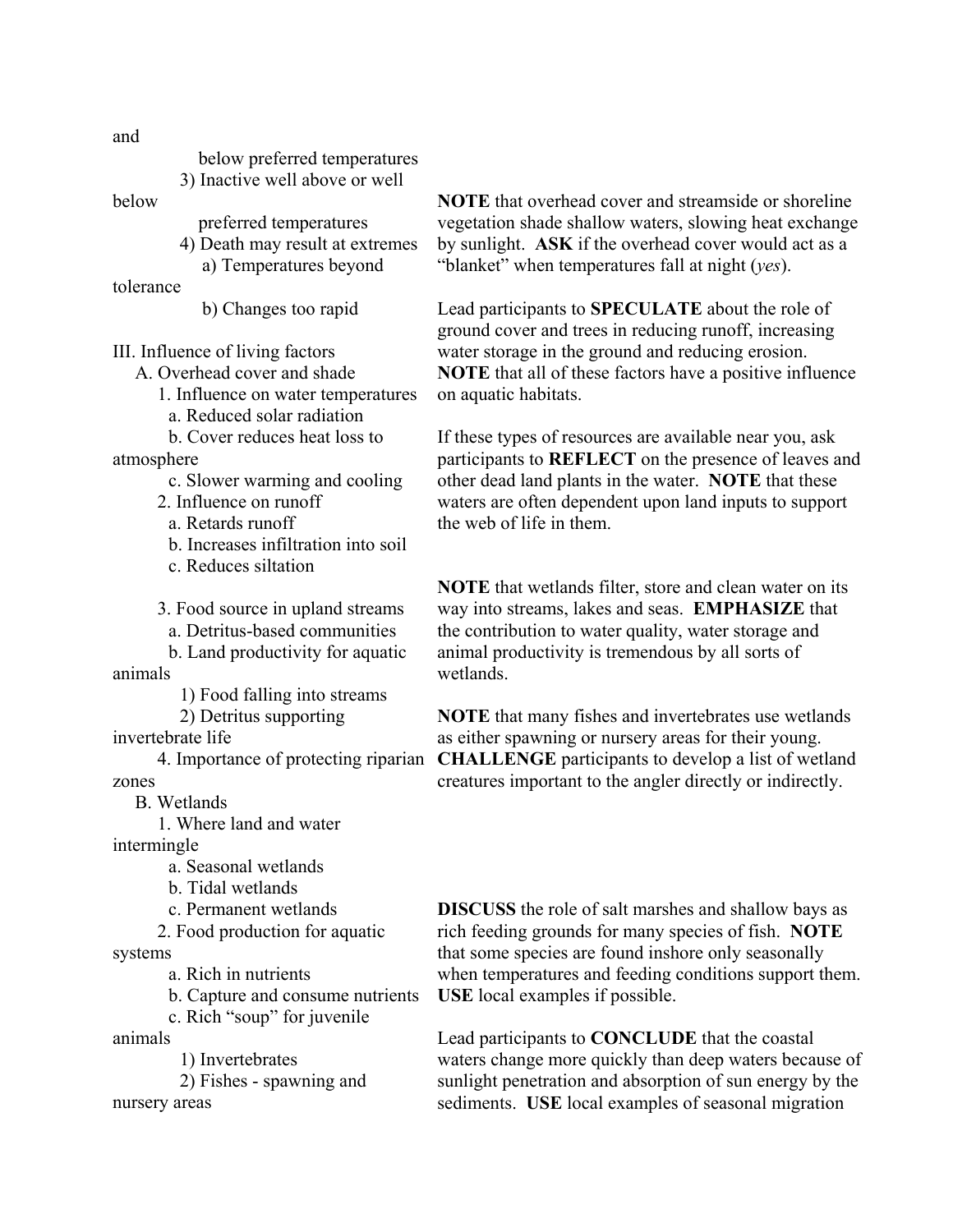3. Capture sediments and purify water

IV. Marine environments

A. Salt marshes and shallow bays

1. Nursery areas and rich feeding grounds

2. Warmer than deep waters

3. Primarily "inshore" species

B. Coastal waters

1. Shallower waters

a. Warm and cool more readily

b. Better light penetration

c. Seasonal migrations to

preferred

temperatures common

2. Richer food supplies

a. Floating or swimming prey

b. Bottom dwelling prey

C. Deep waters

1. More stable conditions

a. Generally cold water

b. Little or no light penetration

c. Large bodies of nearly uniform

water

1) Temperature

2) Salinity

3) Density

2. Rich in nutrients

a. Low primary productivity

b. Nutrient "rain" from upper

levels

c. "Detritus" based communities

D. Upwellings and currents

1. Bringing deep waters to the

surface

2. Highly productive areas

a. Rich in nutrients

b. Cold and oxygen enriched at

surface

c. Sunlight for plankton growth

E. Hypersaline and brackish waters

1. Salt tolerance differs

2. Fishes seeking water within

into and out of coastal waters if possible.

4. Hold and gradually release water **ASK** why shallower areas may have richer food supplies. **NOTE** that both pelagic (free-swimming) and benthic (bottom dwelling) foods are available in these relatively shallow waters.

> LEAD the group in discussing the relative stability of deep waters and the conditions that might be found in them. **CONSIDER** temperature, light, sources of food, sources of oxygen and other factors that the young people may identify.

**EMPHASIZE** the fact that light is essential for plant and phytoplankton production.

If possible, have participants **IDENTIFY** productive fishing grounds (e.g. the Grand Banks or the waters off Peru and Ecuador) where deep, cold waters are pushed to the surface by the action of currents. **ASK** why these waters are so productive when they reach the surface [*rich in nutrients, exposed to sunlight, and rich in oxygen*].

**NOTE** that the concentration of salts in the water also influences the types of fishes that may be located there.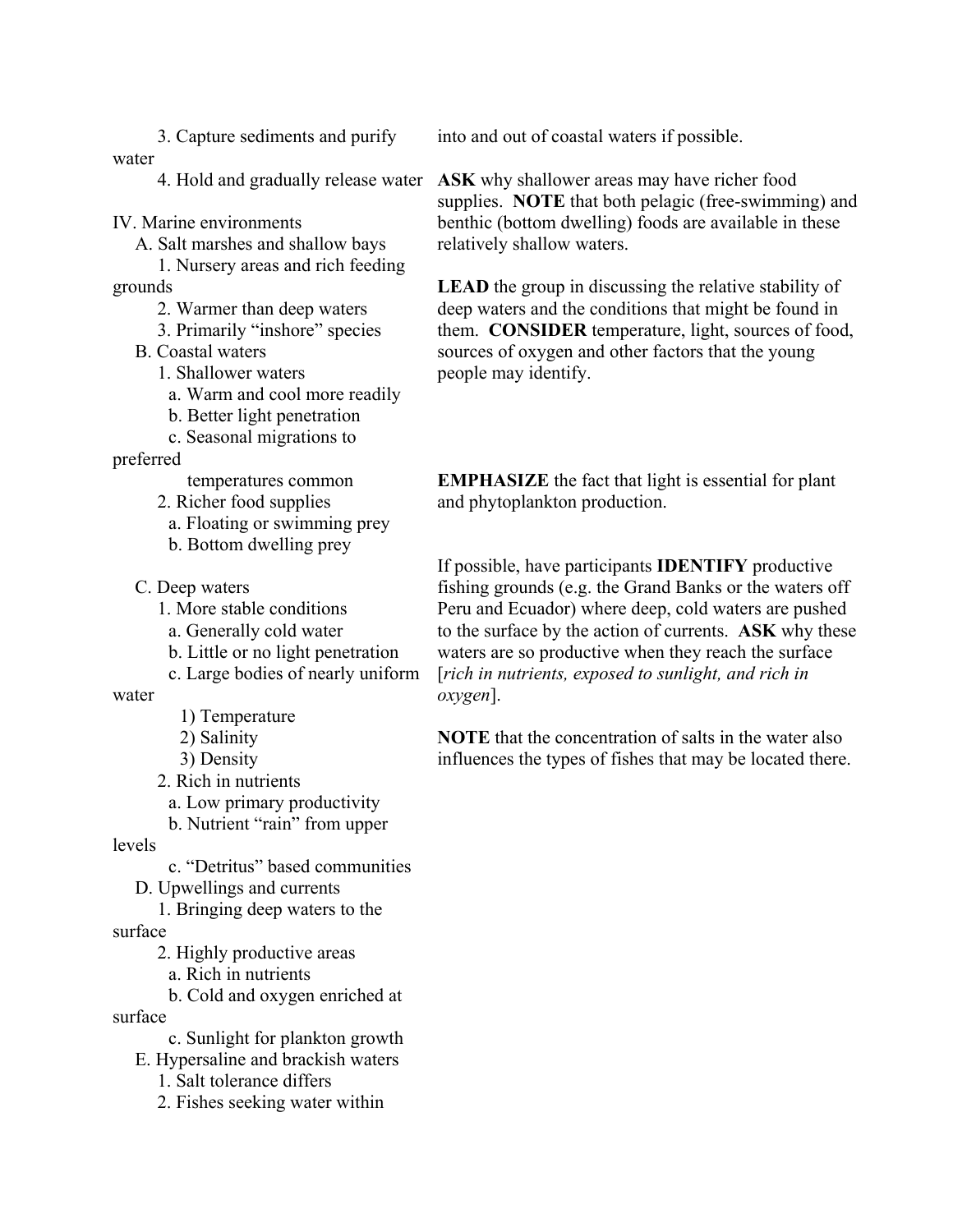tolerance range a. Euryhaline fish - wide tolerance range b. Stenohaline fish - narrow tolerance range V. Conclusions A. Non-living factors influence fish distribution and abundance

B. Understanding non-living factors aids in

fishing success

### **Summary Activities**

### **1. How muddy is muddy?**

Have participants extract water samples from several ponds or streams in your area. Thoroughly mix each sample (e.g. by shaking it). Extract smaller samples ( about 1/4 cup) from each one for small groups of young people. Have them pour each sample on an individual white paper plate or bowl. Next have them spread a piece of absorbent paper toweling over the plate to soak up the water. When the toweling is saturated, remove it carefully from the plate. The remnant materials represent the sediment or soil particles that were suspended in the water. Note that some of the sediment may have been picked up on the towel. Encourage the groups to compare their results with the samples and discuss reasons for any differences they may observe within and between samples.

### **2. Polluting a pond**

Consider demonstrating the effects of various pollutants and nutrients on pond water. This can be accomplished by adding fertilizer (nutrient), fish food (nutrient and organic matter), vinegar (acid), hypochlorite bleach (toxic material), salt (toxic material), or similar materials to the water. Have the participants observe the water daily for several days (usually a week is adequate). Encourage them to record their observations carefully, noting smell, water clarity, growth of algae or plankton, and any other factors they feel are important. Encourage them to compare their findings and to analyze the reasons for their observations. What would happen to other living things, like fish under the conditions tested?

### **3. Temperature effects on oxygen concentration**

Provide participants with two clear jars. Fill each jar nearly to the top with non-chlorinated water. Place one jar in the sun or otherwise heat it until its temperature has risen approximately 5°F. Maintain the other jar of water at room temperature. Place a goldfish in the room temperature jar and observe the goldfish. Count the number of times it opens and closes it operculum (gill cover) in 30 seconds, recording that number once a minute until you have at least five observations. Net the goldfish and place it in the jar of warmer water. Allow two minutes for it to settle down, and repeat the counting process. If the goldfish shows signs of distress (losing its orientation, turning belly up) stop the experiment and remove the fish to fresh water. If it gulps air from the surface of the water, record that as well. In which jar was the rate higher? What may have caused the observed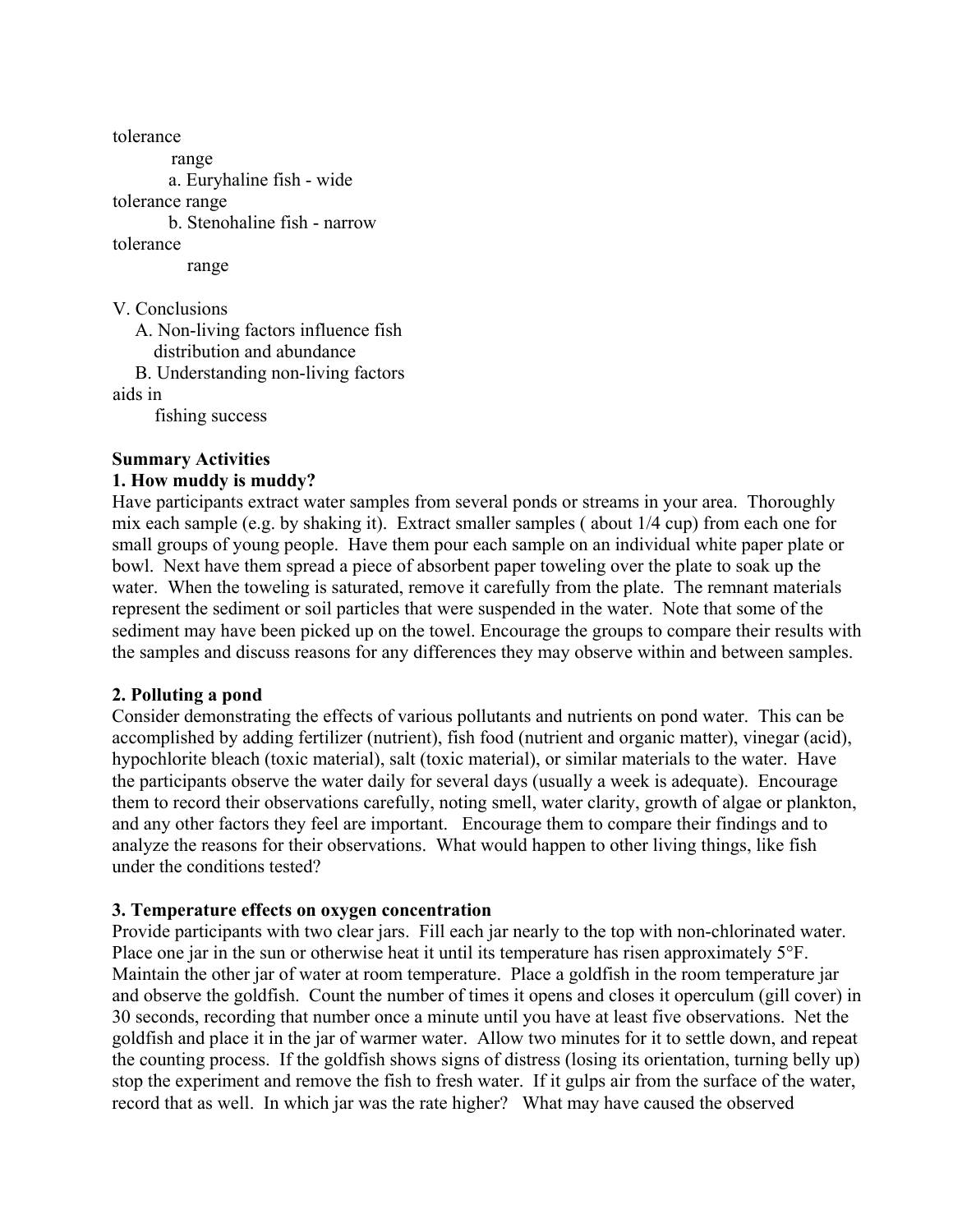difference? Which body of water had a higher oxygen concentration? Could there be any other explanations for the observed differences? [Increased metabolism could be a factor. This could be checked by observing the actions of the fish or by running the experiment until the fish began to gulp air.]

### **4. Turbulence effects on oxygen concentration**

Provide the participants with three clear jars. Fill two of the jars nearly to the top, keeping both jars at room temperature. Place a goldfish in one of the jars. Wait for it to settle down (one or two minutes should be adequate) and observe the rate of its respiratory movements until at least five readings have been taken. Just prior to moving the fish to another jar, pour the water back and forth between the other two jars or shake one of the jars vigorously. Move the fish to the jar with the shaken water, and repeat the process. Did the turbulence cause an increase in oxygen concentration? How could you tell?

### **5. How Silt Destroys Water Quality**

Build a small aquarium in a jar, with gravel and plants. Add some stones or other larger material if you wish. Place a small amount of soil in a small jar of water, shake thoroughly, and pour the Amuddy@ water into the aquarium. Allow the soil to settle, recording the conditions periodically. Repeat the process several times, noting the changes in the aquarium. Discuss the impact of sedimentation on the substrate and the plants in the aquarium. How would those changes affect animals adapted to living in the gravel or rocks? How would the sediment impact fishes that used gravel as a spawning bed? What are some things you can do to reduce the amount of sediment going into water courses in your area?

### **Lesson Narrative**

### **Introduction**

To catch fish an angler must first locate them. Non-living factors are important, because fish orient to them, they influence fish activity, and they have an impact on the type of fishing strategy or techniques that will be effective. Factors like temperature, oxygen concentration, and turbidity can influence the types of fish present, their activity and their location in the water. Each fish species is adapted to an array of conditions. When those conditions are ideal, they thrive. When they are marginal, the fish may survive, but show poor growth or vigor. When they are beyond the range that the fish can tolerate, it must move or die.

Many physical elements are related to these critical non-living factors. The depth, shape, orientation and gradient in a body of water can influence all of these factors. The amount and timing of inflows and the nature of the watersheds is also influential. Both climate and weather have a strong influence on the fish species and populations present. Lakes with 80°F water may hold warm water fishes like largemouth bass, but species like brook trout cannot survive temperatures that high. They are more comfortable in 60°F mountain springs where a largemouth would be hard pressed to survive. Latitude and elevation, with their influence on local climate and weather, also contribute to these physical factors.

# **Turbidity**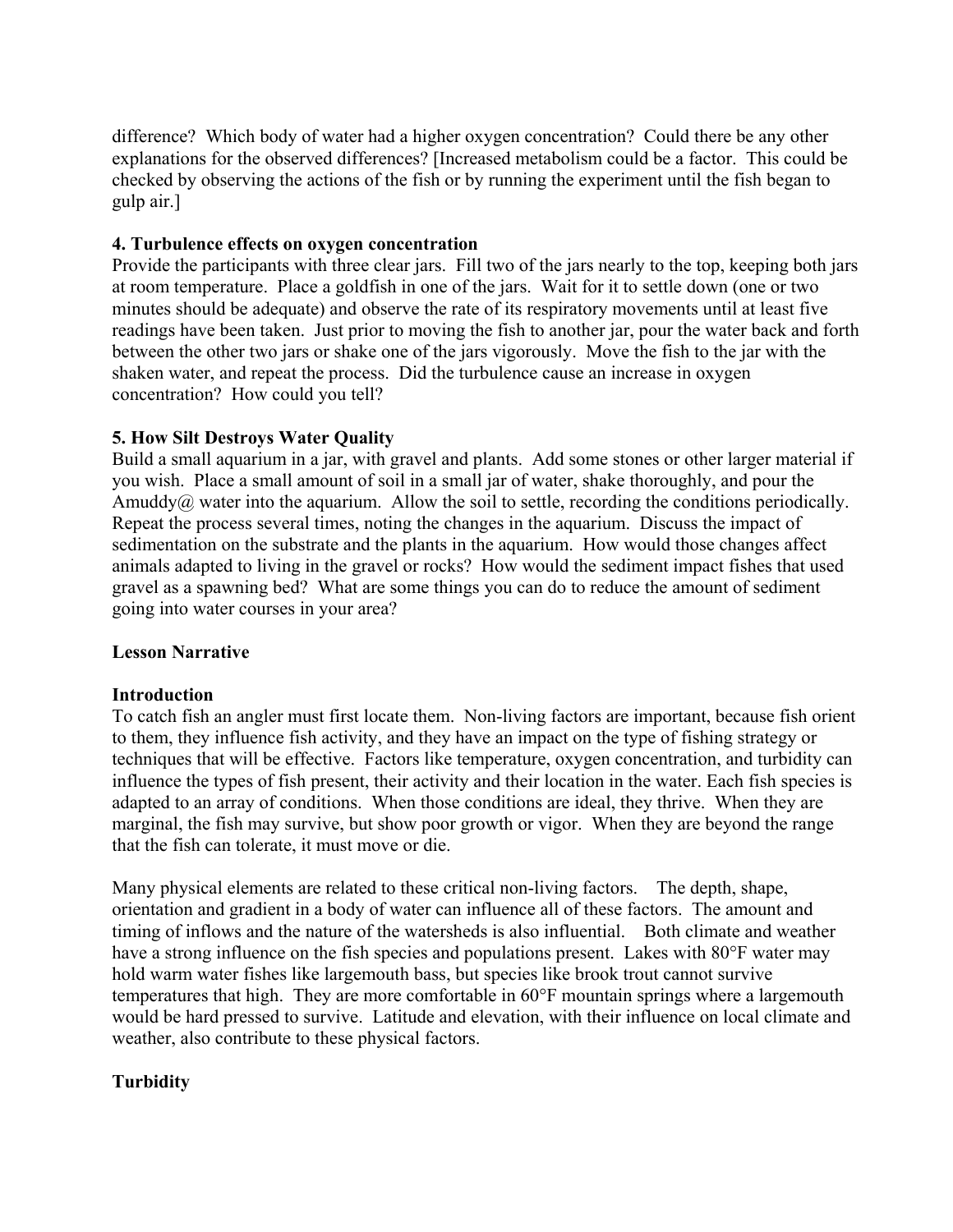Turbidity is a measure of suspended solids in the water, usually measured by the amount of light penetration. A major factor contributing to turbidity is the amount of silt or other soil particles suspended in the water. Water borne soil can come from back erosion, activities that disturb the bottom sediments (like currents, winds or tides), construction activities, poor farming or forestry practices, surface mining, floods, ice scouring or similar actions.

The impacts of sediments are many. While suspended in the water, soil particles can clog or damage gill membranes in fish or other animals or reduce feeding success by sight-hunting predators. As the sediment drops out of suspension, it can smother eggs or young animals, bury spawning sites, eliminate cover (like rocks or rubble), bury aquatic vegetation, kill or eliminate habitat for prey species, cloud the water enough to reduce productivity by algae and plankton, or cover detritus with a layer of soil, making it unavailable as forage for detritivores. The result is a reduction in diversity of species present.

Another source of turbidity may be found in ponds or lakes. Suspended algae or plankton may cloud the water. This turbidity may be taken as a sign of high productivity or a eutrophic condition. Generally rich aquatic environments are somewhat turbid, while those with lower levels of productivity are clear. These more productive waters may show higher growth rates for fishes that can tolerate the conditions. Excessive blooms can be damaging, however. They can result in the loss of submerged vegetation by simply starving them for light. Fish kills are possible as deeper waters are deprived of oxygen or oxygen tensions drop during the night. Reduced oxygen levels in deeper waters of large lakes can result in the loss of species that require the deep waters for survival during hot weather.

### **Oxygen Concentration**

Oxygen is just as important to fish and other aquatic organisms as it is to land animals and plants. Since oxygen is not very soluble in water, the amount in water under the best of conditions is much less than that found tin the air. Without adequate oxygen supplies, fish cannot survive. Further, some fishes require highly oxygenated water, while others can survive in water with very low oxygen tensions. Carp require much less oxygen for survival than do trout or salmon. On the other hand, they do require some dissolved oxygen; while some other fishes can survive by gulping air from the surface and using their air bladder or a labyrinth organ as a simple lung.

Oxygen in the water comes from many sources. Much of the dissolved oxygen simply diffuses into the water from the surface. Much more of it enters the water as a result of turbulence. Wind mixing, wave action, turbulent flow over rapids or waterfalls tends to oxygenate the water. At times, particularly around waterfalls, the water can become super-saturated with oxygen (and other gases). Still more oxygen enters the water as the result of photosynthesis by aquatic plants, algae and phytoplankton. As the plant splits water molecules to produce simple sugars, oxygen is released as a by-product. Oxygen is much more soluble in cold water than it is in warm water, so oxygen concentrations in cold water are usually much higher than they are in warm water under similar conditions.

Many other factors reduce the amount of oxygen in the water. All living things respire, consuming oxygen as they use energy to survive. As metabolic rates rise with temperature (within limits), the rate of oxygen consumption increases. Decaying plants or animals use oxygen from the water as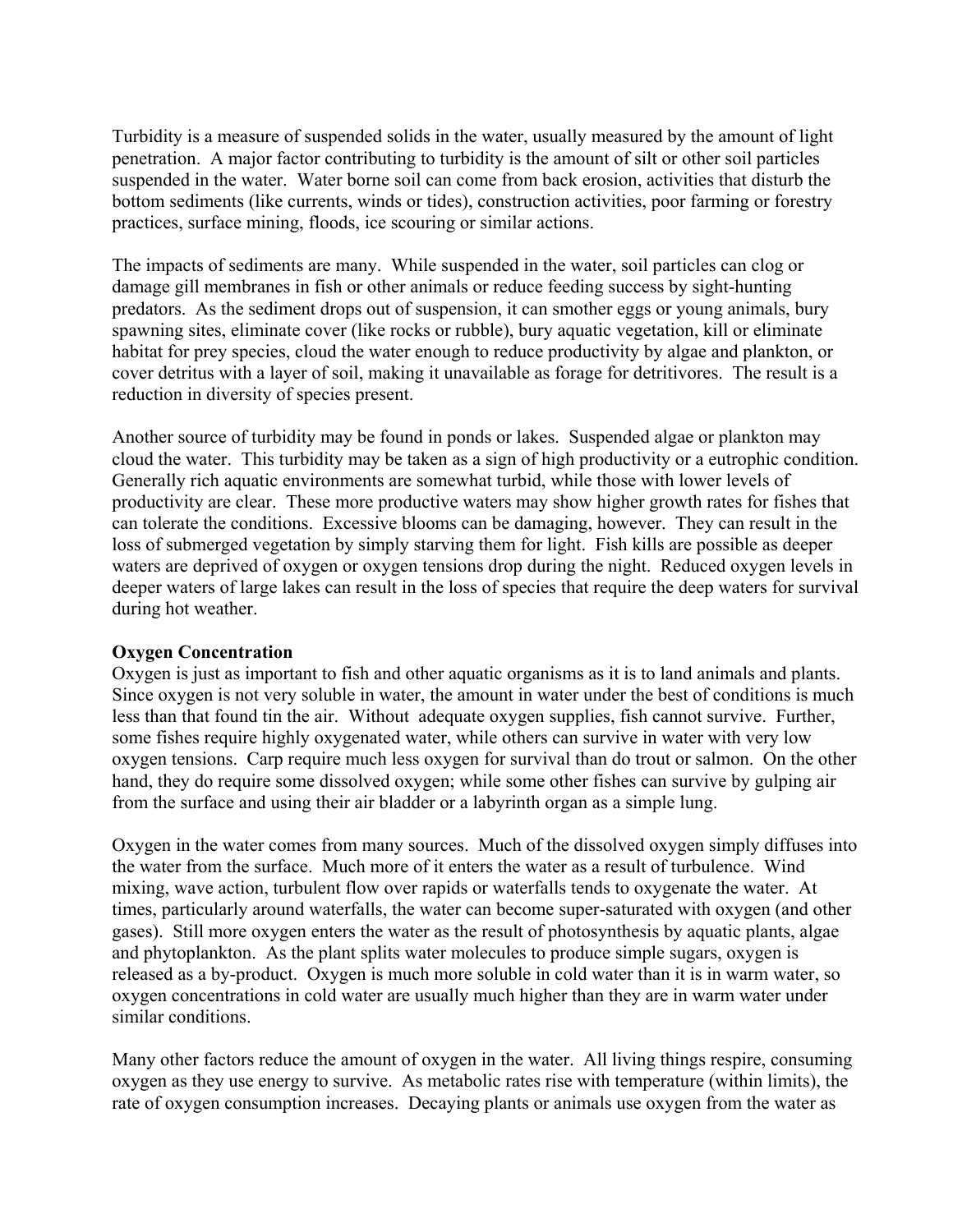they go through physical decomposition; and decomposers use oxygen, too. Many kinds of pollutants reduce oxygen supplies in the water as well. Some chemicals trap oxygen or consume it as they react. Others may result in consumption of oxygen as they are broken down by bacteria or other decomposers. Sewage contains nutrients that serve as fertilizers. They cause algae blooms that can cause severe oxygen depletion when the plants die and begin to decompose. Under those conditions, fish kills can take place. Often these are summer fish kills. Thermal pollution, the addition of excess heat too the water through industrial use, also reduces the amount of oxygen water can hold.

Oxygen levels are not necessarily the same throughout a body of water. Water below the thermocline may become oxygen depleted if excessive "rain" of dead plants and animals takes place. Wind mixing near the surface may result in high oxygen levels, at least temporarily. Fish will seek out areas with adequate oxygen for their needs, perhaps moving long distances to find suitable conditions.

### **Water Temperature**

Although some large fishes maintain a body temperature higher than that of the surrounding water, fish are considered poikilothermic or "cold-blooded" animals -- animals whose body temperature approximates the temperature around them. Large sharks, tuna or similar species may produce enough heat by muscle contractions to keep their temperature a few degrees above the water, but they are the exception. Most fishes are small enough that their temperature and that of the water are very close.

Most fishes are adapted to a range of body temperatures. The enzymes that govern biochemical reactions work most efficiently at or near those temperatures, and their actions are greatly reduces if the temperatures are either lowered or raised appreciably from that optimum. Thus at temperatures well above or below the optimum, the bodily functions of the fish may become sluggish or the fish may die. Humans have a temperature that varies around an average of about 98.6ΕF, but individual humans may have temperatures slightly higher or lower than that average. Conditions may result in the temperature rising slightly or dropping slightly without serious implications. Severe changes, say on the order of 10-15ΕF can result in death as the enzymes become denatured or fail to function adequately to maintain life. Fish experience the same situation, but often are tolerant of wider variations in temperature.

In general, fishes may be divided into several groups based upon their temperature preferences. Cold water fishes, like trout, whitefish and grayling, are adapted to relatively cold waters. These fishes can tolerate very cold water, but they cannot adapt to water much over 70°F. They prefer water temperatures well below their lethal upper limits. Cool water fish (e.g. pickerel, northern pike, yellow perch, walleye) are most active at moderate temperatures, but they can tolerate higher upper limits than can cold water fishes. Warm water fishes (e.g. bluegill, largemouth bass) are adapted to withstand higher water temperatures, growing and reproducing better as temperatures increase. Tropical fishes may thrive at still higher temperatures. Some are even adapted to very low oxygen tensions, being able to gulp air at the surface to supply their oxygen needs.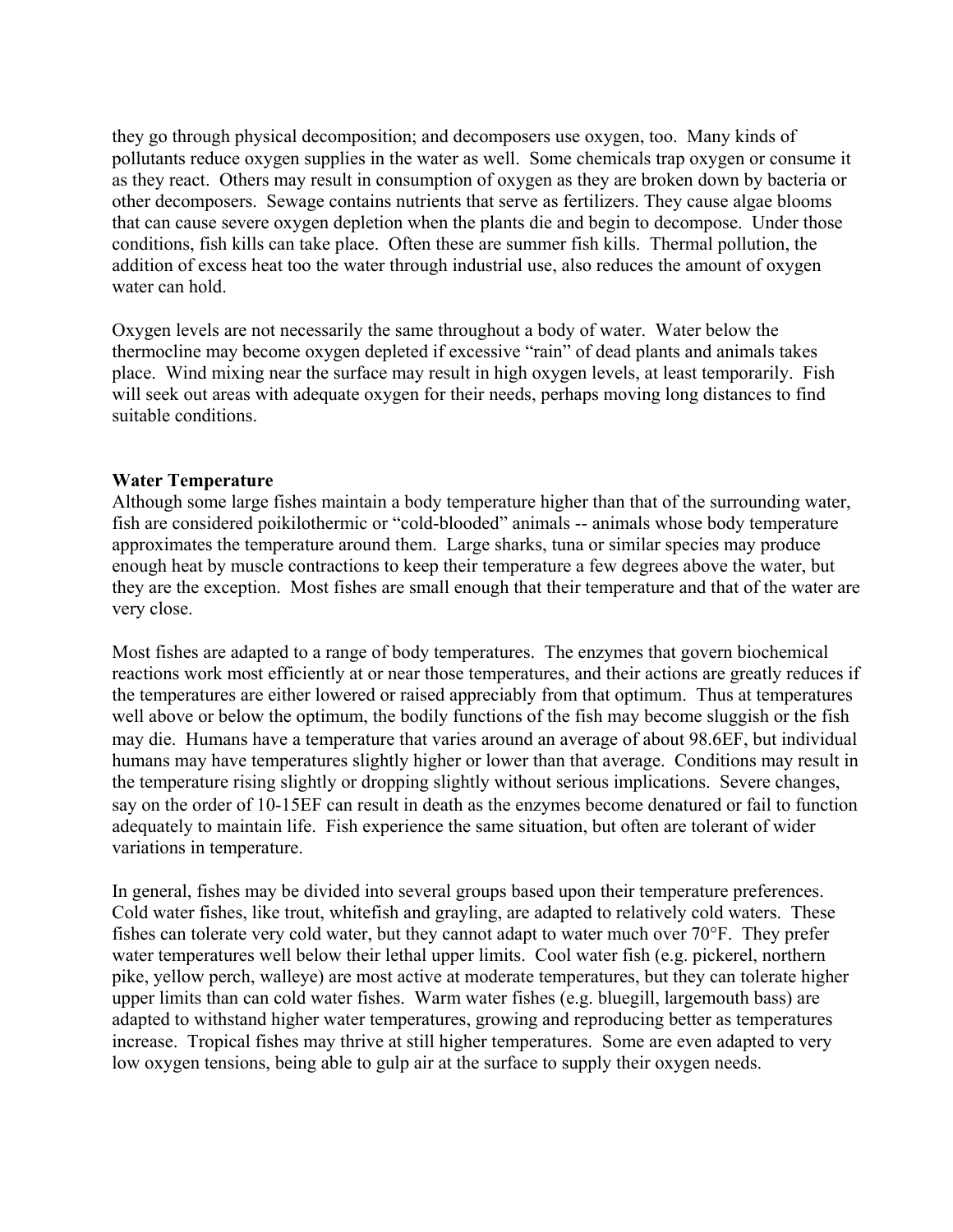Clearly, the temperature preferences and adaptations of each fish species can have an influence on their geographic distribution. It also has a strong influence on their distribution in a body of water where variation in water temperature or related factors (like oxygen levels) are possible. For example, consider a deep lake with a mixed fish population. If the surface waters were about 80°F, one might expect to find bass and bluegills or other sunfishes in the warmer shallow waters. Yellow perch might be slightly deeper. Cold water fishes like lake trout would be found in the deeper waters in or below the thermocline, layers of water where temperatures change very quickly with depth. If the thermocline is down 20 feet on one side of the lake and 65 feet on the opposite shore (usually because of a seiche or other currents), an angler seeking these cold water fish would need to adjust his or her techniques to the depth at which the fish were locating their preferred temperatures. For pelagic fishes, leaving areas of preferred temperature to pursue prey species with slightly different preferences is common. Sometimes fish even can be found in areas where their temperature tolerances are exceeded if other conditions, like high oxygen levels mitigate (make better) the effects of the high temperature.

Some fishes have narrow ranges of temperature tolerance or preference. Others are very adaptable to temperature changes. Most fishes, however, must make those changes gradually. [Remember, water has a high specific heat and generally changes temperature quite slowly.] Thermal shock can take place when water temperatures change too rapidly to allow the fish to adjust. In some areas, e.g. the Laguna Madre of Texas, major fish kills can take place when warm water adapted fishes are caught in very shallow water during winter freezes. Wind and shallow water combine to change water temperatures so quickly that the fish are shocked or killed. The same thing can happen if water warms too rapidly for cold adapted fishes.

The angler who understands the temperature preferences of fishes and the temperature structure of the body of water being fished will usually be able to locate fish successfully. He or she will also know how to keep baitfish from dying because of thermal shock.

### **Water Quality**

Water quality is a complex set of parameters. Water chemistry, oxygen and other dissolved gases, and temperature all interact. If the water quality is good, more species of fish and larger populations of fish can be supported than if the water quality is poor. High quality water will have a high concentration of oxygen. It will have a pH (a measure of acidity -- technically the negative log of the hydrogen ion concentration) close to the neutral range -- slightly acid to slightly basic. It will be relatively free form suspended solids, except for algae and plankton; and it will be moderate in temperature during the hottest part of the year. Low quality water may be low in oxygen or even anoxic (no oxygen). It may be highly acidic or highly basic, creating conditions in which fish cannot survive, or it may contain high sediment loads or heavy concentrations of pollutants. Thermal pollution may reduce of the quality of other waters. Some apparently beautiful lakes are completely devoid of fish because the water quality is inadequate for nearly all aquatic life. Some productive lakes or ponds are devoid of fish live because water quality drops below tolerance levels at some time of the year. In many others, the array and abundance of fishes is limited by water quality considerations.

The impacts of water quality on fishes differs with the species and its tolerance. Some fish can live in extremely low quality water. Carp and gar, for example, can survive in water that is very warm,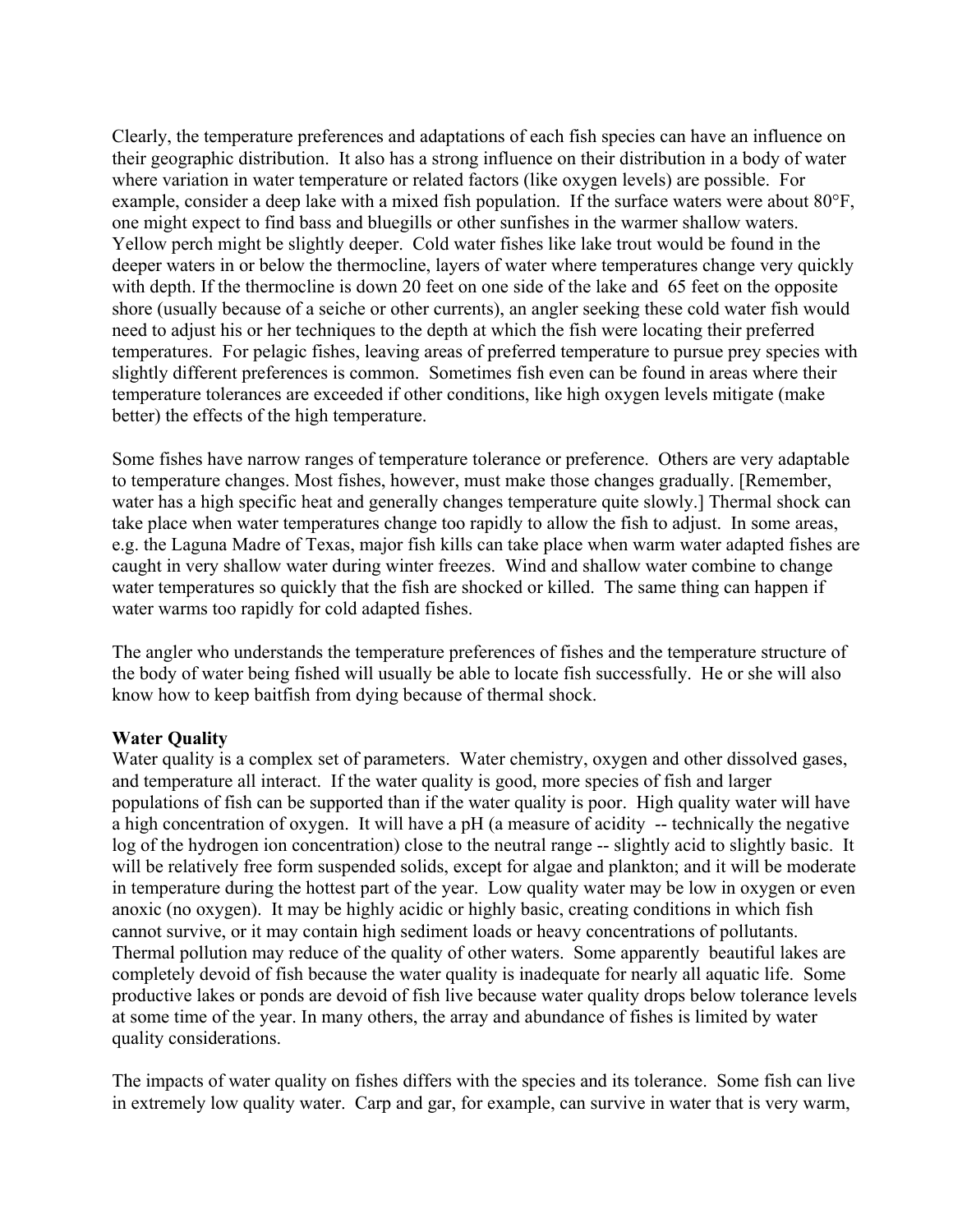low in oxygen, and high in turbidity. Trout cannot. They require relatively clean, cold water with high levels of oxygen. In general, fish are more active, consume more oxygen and feed more often when the waters are at or near optimum levels of water quality.

The foraging habits of fishes differ and may result in differences in their reactions to water quality changes. Pelagic species, those that roam the entire water column or "free-swimmers", may move to areas of higher quality if local changes take place. Species like white bass, ciscoes, salmon, tuna, bluefish or dolphin are examples of fishes of this type. Benthic fishes, those that live on or near the bottom and forage their for prey, may find conditions so unfavorable that they are forced to abandon their preferred habitat. Some years back, the deeper levels of Lake Erie's Eastern Basin were nearly devoid of fish in the summer because of low oxygen levels. Eliminating phosphates from detergents and reducing the organic wastes added to the lake have restored this fishery.

One must understand that water quality must be within the tolerance limits of the fishes at all times. Even a brief pulse of intolerable water conditions can completely eliminate fish populations. Some lakes, ponds and streams in some regions of the continent are devoid of fish life, even though their waters are within tolerance limits for all but a few weeks of the year. Pulses of acidified rain or snowmelt cause tolerance levels to be exceeded for those short periods. If conditions are sufficiently stressful to kill fish during that period, those bodies of water are devoid of life for the entire year.

### **Influence of Living Factors**

### **Riparian Zones**

Living things also contribute to these water quality measures. Overhead cover or shade reduces solar radiation striking the water during the day and reduces heat loss to the atmosphere at night. This combination of effects dampens changes in water temperature. In addition, vegetation has a strong influence on runoff, softening the impact of rain on the soil, increasing infiltration, and spreading runoff over a longer period of time. This reduces sediment loads.

Riparian (along water courses) vegetation also provides a food source for aquatic systems. Insects and other prey living on the land often fall into the water, providing food for fish or other aquatic organisms. Detritus (decaying organic materials, like leaves and twigs) forms the base of the food web in many streams. Decomposers feeding on the detritus provide food for first order predators and eventually support the fishes in those streams.

Maintaining healthy riparian zones is important both to water quality and to productivity of streams and rivers. These buffer strips between the land and the water are extremely valuable to many plants and animals, not only in the drier parts of the country, but throughout the continent.

### **Wetlands**

Wetlands also provide vital service in maintaining water quality and productivity. These areas where land and water overlap come in many forms. Some are tidal, being dry or inundated as tides ebb and flow. Some are seasonal, storing water only during the wetter portions of the year and releasing it into the ground or watercourses during drier periods. Still others are permanent B bogs, fens, marshes and swamps that remain wet nearly all the time. Although the conditions in bogs and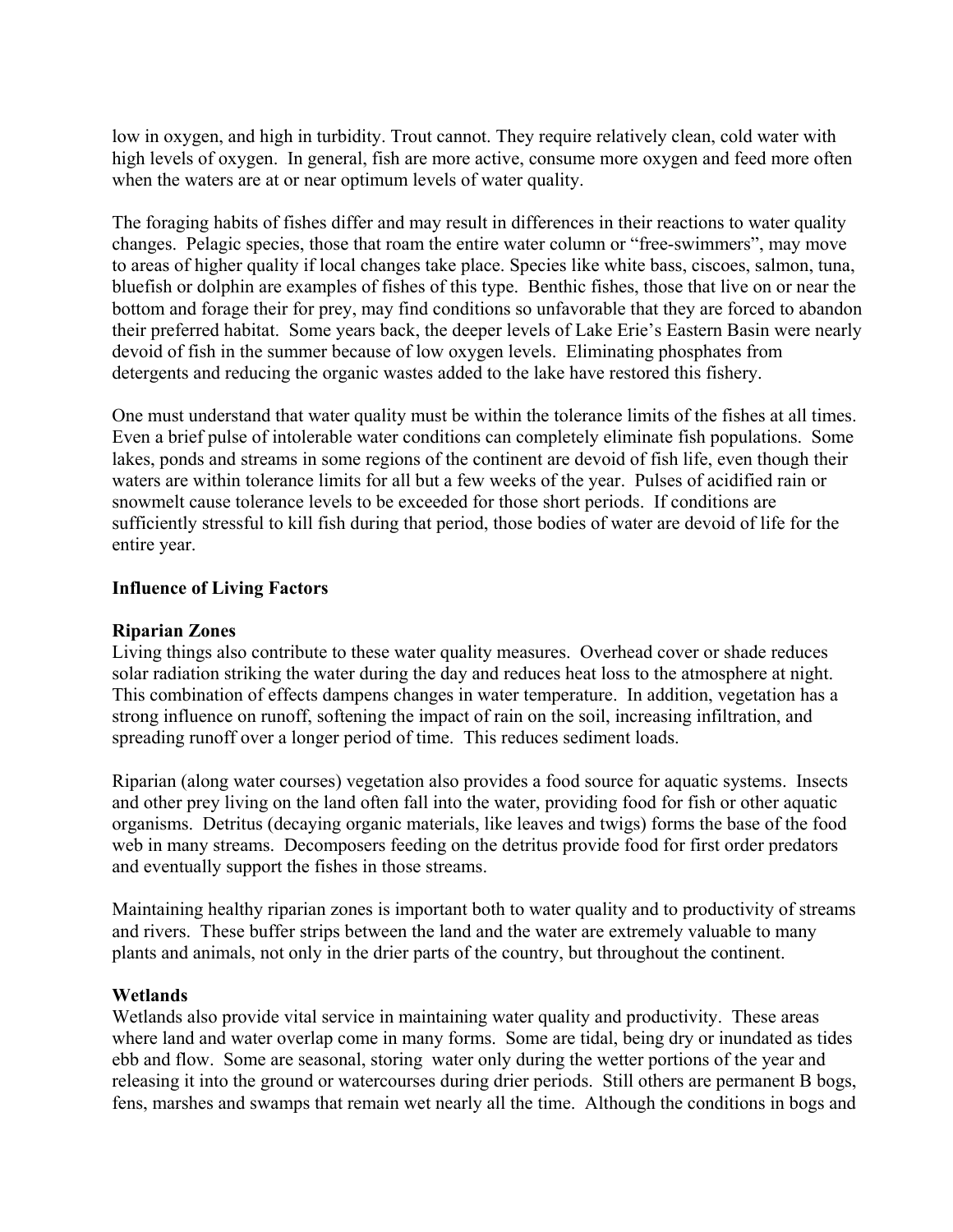fens may be too acidic to be highly productive, swamps and marshes are extremely productive. Rich in nutrients and detritus, they feature a nutrient "soup" that nourishes many invertebrates and juvenile fishes. Often they serve as vital spawning and nursery areas for both sport and commercial species. They also capture nutrients and sediments, slowly releasing higher quality water to the watercourses they feed.

### **Marine Environments**

### **Salt Marshes and Shallow Bays**

Like other marshes, salt marshes are profoundly productive nursery areas and feeding grounds for some kinds of fishes. Shallow bays, particularly those with patches of vegetation, are similarly valuable nursery and feeding grounds. Usually quicker to warm and cool than deeper waters, these shallow areas are rich in invertebrates and other prey species, making them very attractive to predatory fishes and plankton feeders as well. While many larval or juvenile fishes of pelagic species may be found in these habitats, many of the fishes found in these environments are "inshore" species that occupy these warm, rich waters seasonally.

### **Coastal Waters**

Coastal waters, those areas near shore, are seldom as clear as the open ocean. Relatively shallow water permits wave action to stir up lots of sediment. The structure of the bottom will determine how mobile and persistent these sediments are. Like shallow bays, coastal waters tend to warm and cool more quickly than the open ocean. When the water is clear, light is able to penetrate to the bottom. This permits plants to grow at greater depths, providing an oxygen source, a foundation for aquatic food chains and some cover for marine life. Seasonal migrations timed to preferred water temperatures and movements of forage species are common. These waters share the salinity of the open ocean for the most part, and they provide both bottom and mid-water prey species and an assortment of predators adapted to those foraging areas. In general, the variety of life forms is greater in coastal waters than that found in the colder waters of the open oceans.

### **Deep Waters**

The deep waters of the oceans provide stable conditions for the fishes living there. The deeper layers of water are generally cool to cold, but within the major bodies of ocean water the conditions are somewhat uniform with respect to temperature, salinity, and density. Little or no light penetrates to the bottom, but the overlying layers of water produce a relatively constant "rain" of organic material which supports a diverse array of animal life from scavengers to predators adapted to swallow prey nearly the size of the predator itself.

The nutrient "rain" into the deeper waters of oceans generates a nutrient-rich, cold body of water that can support abundant life when currents and upwellings bring the water to shallower levels. Areas like the Stillwagon Banks or the Grand Banks owe their phenomenal fishing (at least historically) to this phenomenon. Similar situations occur in deep lakes. These conditions are often the result of currents encountering geologic formations or areas having different densities.

### **Hypersaline and Brackish Waters**

Where saltwater and freshwater meet, gradients in salt concentration can be found. When salt concentration is too high to call the water fresh but less than that of open oceans, the water is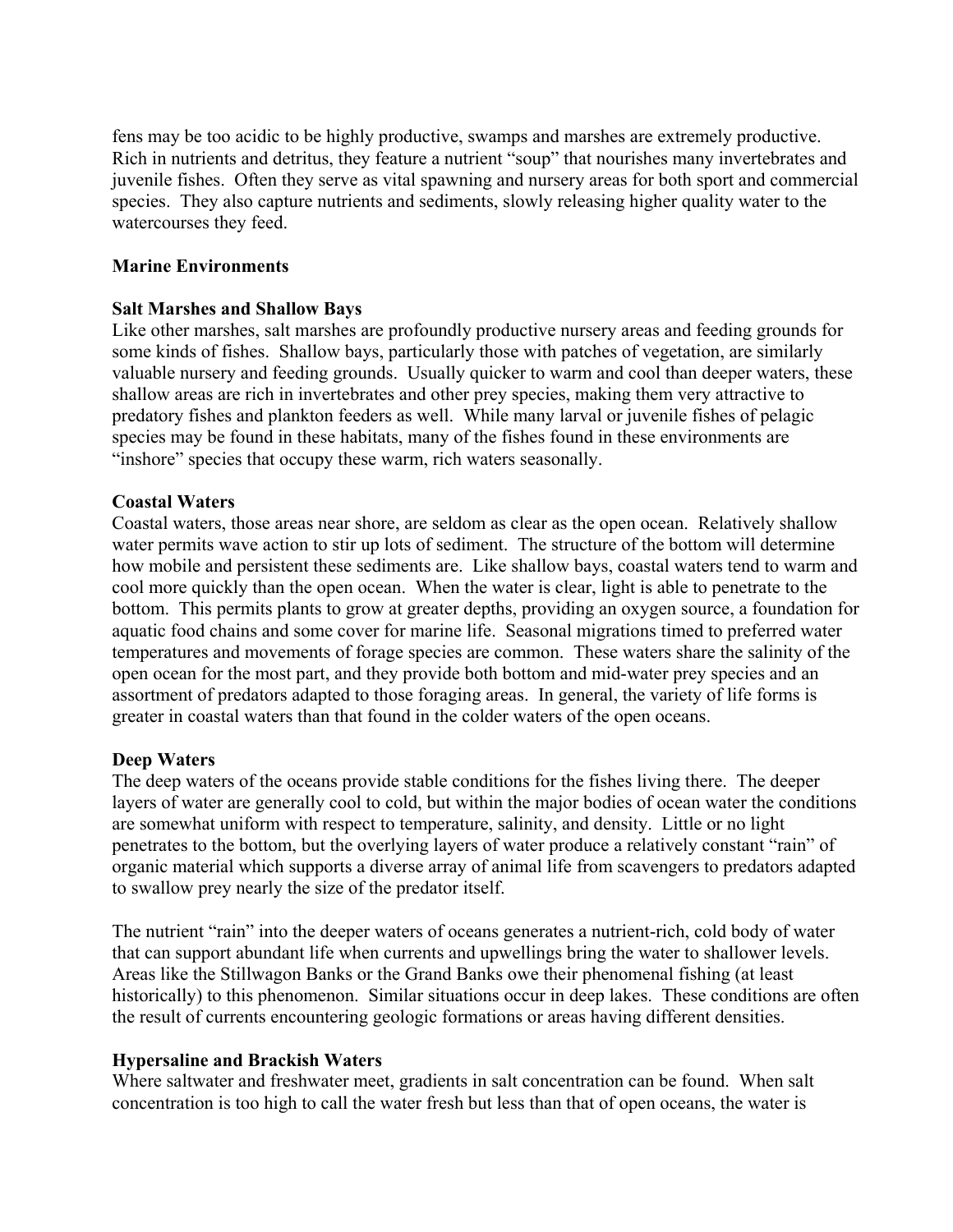brackish B a mixture of salt and fresh. These conditions are ideal for many types of coastal fishes and invertebrates. Organisms that can tolerate a wide range of salt concentrations are known as euryhaline organisms. Those that are able to tolerate only a narrow range of salt concentrations are known as stenohaline organisms. Some fishes, like salmon, eels or striped bass, are able to tolerate a complete range of salt concentrations from salt to fresh (and possibly back again). Others are restricted to a relatively narrow range of salt concentrations. Pupfishes, for example, are able to survive in the Red River between Oklahoma and Texas because the water is salty enough to prevent some predatory freshwater fishes from thriving in their habitat. As with other factors, fish tend to seek salt concentrations that are within their tolerance range.

### **Conclusions - Seasons and Movement**

Non-living factors have a profound effect on the distribution and abundance of both fish and the foods that nourish them. Understanding those non-living factors can be critical in fishing success. Fish react to the changing water conditions -- temperature, oxygen concentration, turbidity, salt concentration, and more. Some of those changes are seasonal. Water temperature impacts fish metabolism as well as the availability of oxygen. If the near-surface waters become cold enough, fish will go to deeper water to seek refuge in the cold, but nearly constant temperatures found there. They may move either vertically or long distances to locate temperatures and other conditions that are optimal for them. Bluefish found in Florida during the winter, for example, may be found feeding along the Maine coast during the summer, heading back southward larger and heavier. Winter flounders may disappear in late spring as summer flounders move inshore to feed during the summer. Tuna found off Mexico in the winter may be off the coast of Canada during the summer. These seasonal patterns are part of the interaction between the fishes and their physical environment.

Anglers who use this type of information and the patterns that it shows become better anglers. Spending some time learning the physical preferences and tolerance limits of the fish being sought is worth the investment if one wishes to be a successful angler or student of the fish.

### **Exhibit or Sharing Suggestions**

1. Prepare an exhibit based on one of the summary activities, showing the results of the experiments. Interpret the results using posters, other physical objects and discussion at an appropriate event or activity.

2. Prepare an exhibit, demonstration, or illustrated talk about non-living factors and their influence on fishes. Discuss the impacts of changes in the factor chosen from either a fishery science or angling point of view.

3. Study the habitat preferentia of a selected fish in your area. Present your findings to your 4-H Sportfishing group or to another interested group of people.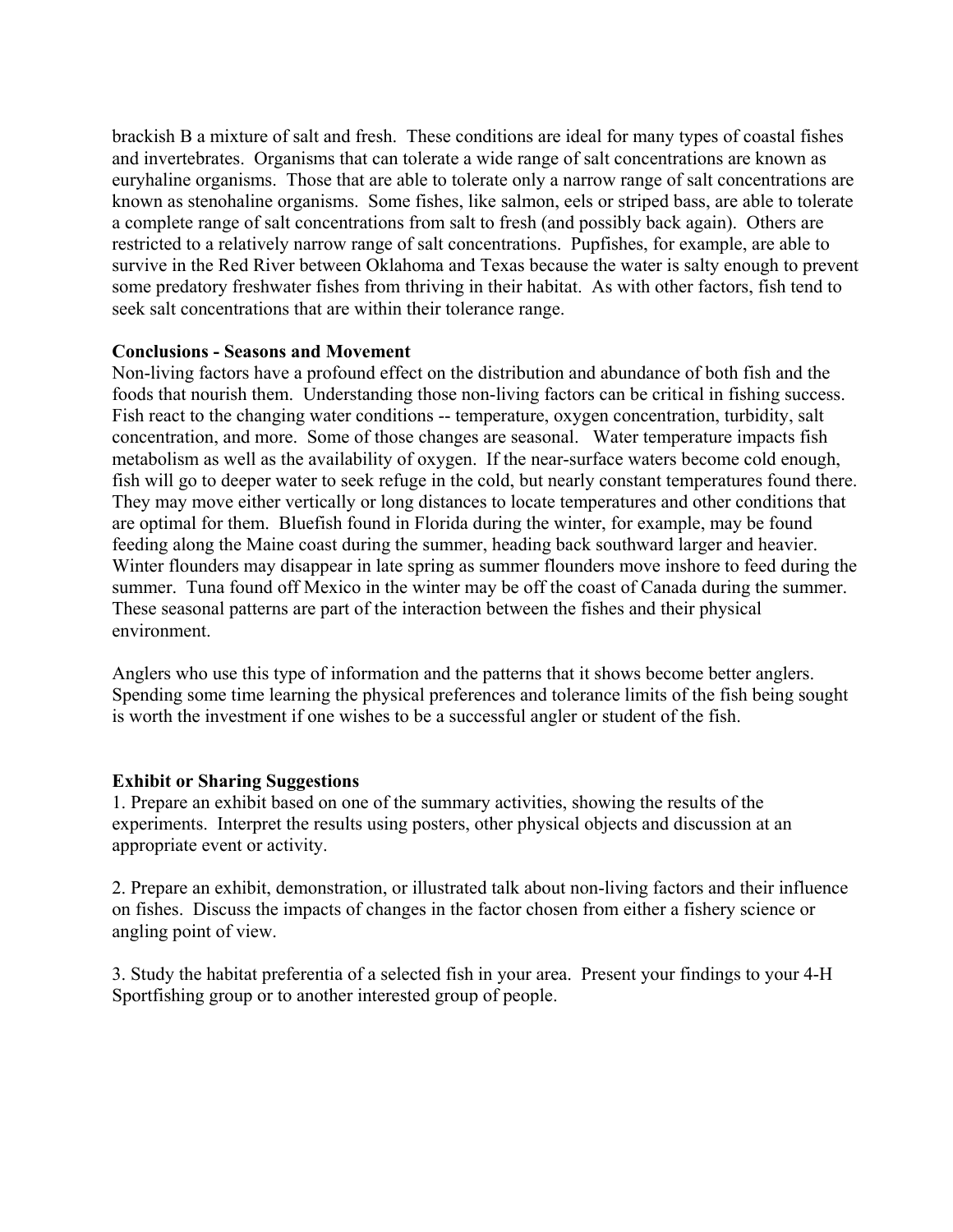4. Study a local watercourse over the seasons, recording your observations and taking photographs to document your studies. Determine any sources of pollution, siltation or other factors that could be detrimental to fish in it. Present recommendations to your club or to another group on means of reducing the impact of those factors on the body of water.

# **Community Service and "Giving Back" Activities**

1. Help install silt fencing or hay bales at local construction sites where erosion could carry soil into water courses.

2. Obtain permission to stencil storm drains with signs helping people know where anything that gets into the storm runoff will end up, e.g. "Caution drains directly into Long Island Sound" or "Please be Careful - Gulf of Mexico Watershed"

3. Choose a site to stabilize a stream bank by planting willows or similar action. Be sure to consult your local Extension office, conservation officer or fisheries biologist for assistance, technical advice and any required permits.

4. Prepare a photo story or presentation that can be shared with others concerning water quality issues in the local area. Share that story with your peers, adults, service organizations or conservation groups.

5. Join a wetlands development or enhancement group or join a water watchers organization. See what you can do in cooperation with your state conservation agency or other agencies in monitoring water quality.

6. Exercise personal environmental responsibility by:

a. Re-seeding bare spots in your lawn

b. Mulching flower or vegetable beds

c. Being careful about damaging stream banks with bikes, motor vehicles or foot traffic

d. Avoiding damage to streamside vegetation

# **Extensions or Ways of Learning More**

1. Talk to a civil engineer or environmental engineer about erosion control practices on construction sites or about construction of water control devices.

2. Visit a waste water plant or sewage treatment plant to see how the wastes are handled and about the quality of water released to streams or lakes.

 3. Visit a power plant and see how waste heat is handled. Ask about impacts on water quality and the measures taken to reduce impacts on fish and other aquatic life.

4. Visit a fisheries biologist and discuss some of the challenges to fish management in waters of interest to you. Ask what you could do to improve conditions for fish.